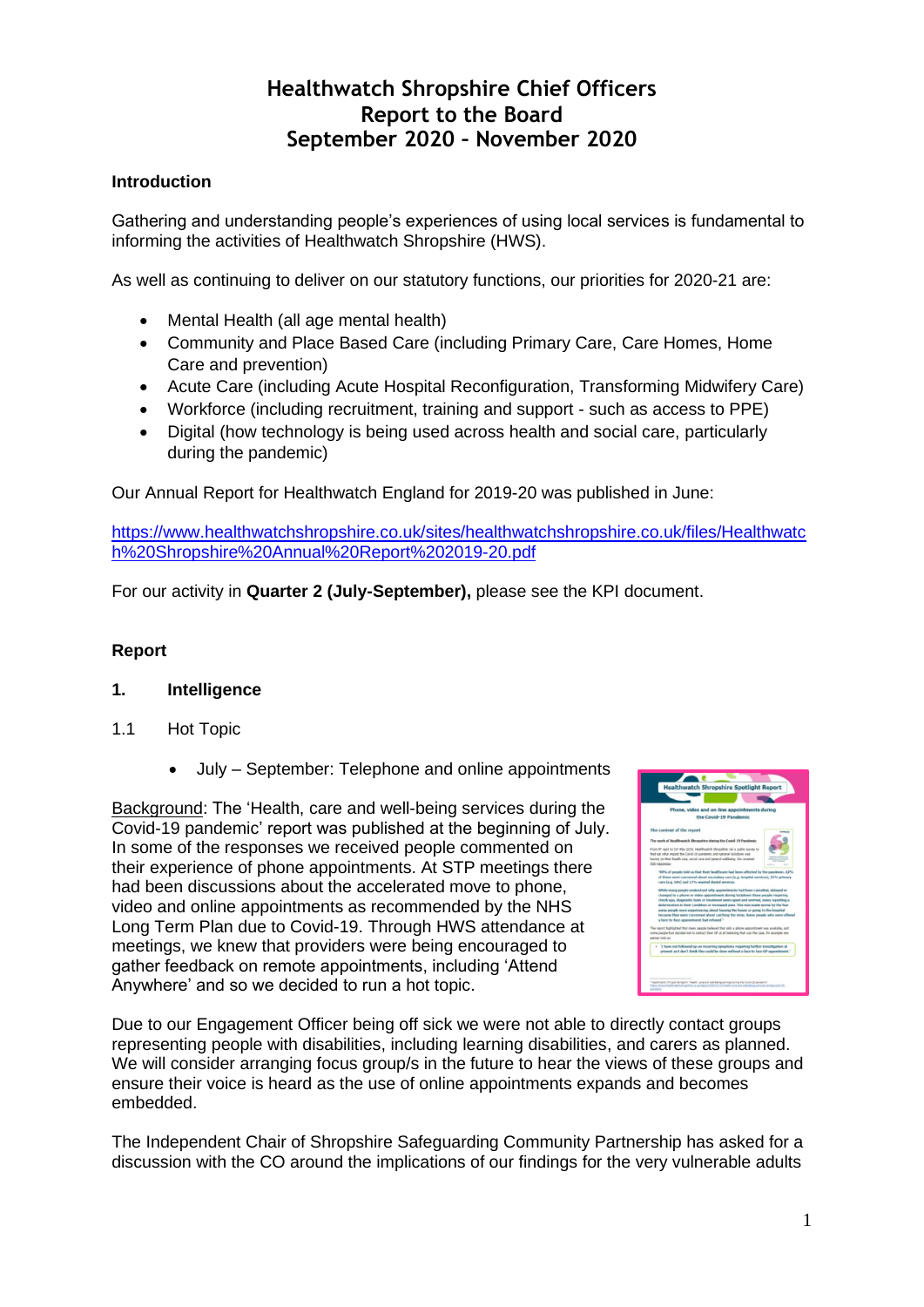and children in the county, e.g. the potential impact of not being seen face-to-face by services.

For the Clinical Commissioning Group response to the report please see the report:

[https://www.healthwatchshropshire.co.uk/report/2020-10-20/phone-video-and-on-line](https://www.healthwatchshropshire.co.uk/report/2020-10-20/phone-video-and-on-line-appointments-during-covid-19-pandemic)[appointments-during-covid-19-pandemic](https://www.healthwatchshropshire.co.uk/report/2020-10-20/phone-video-and-on-line-appointments-during-covid-19-pandemic)

• September – December: Winter Messaging

Each year Healthwatch Shropshire has used our engagement channels to promote winter messaging to support the local health and social care system. This usually runs from December – January but this year the NHS brought this forward to prepare for the expected second surge.

We have a weekly Communication and Engagement Meeting with the STP Comms Team where we are updated on system messaging, campaigns and public engagement activity.

**Phlebotomy**: We have been attending weekly meetings regarding the CCGs Phlebotomy Engagement Plan and given feedback into the survey. The are hoping to get public views to inform the review and redesign of phlebotomy across Shropshire, Telford and Wrekin. We will promote the survey as required. We have arranged for our volunteers/Board to join a focus group on 18/11/20 with the Head of Primary Care for the CCG.

Our social media messaging will also continue to include changing Public Health / NHS/ Government messaging around the pandemic.

## 1.2 Surveys and hearing from seldom heard groups

We are very conscious that our priority remains hearing from the vulnerable and seldomheard so we continue to work to ensure that our hot-topics and surveys are widely publicized and people are given our phone number so that the team can complete surveys with them over the phone if necessary. We ask partners from across the STP and our stakeholders to help us promote our work and support people to contact us if necessary.

Our survey into **Health, care and well-being services during the Covid-19 pandemic** was commended at the Health and Wellbeing Board on 10<sup>th</sup> September 2020:

'The Director of Public Health for Shropshire thanked the Chief Officer, Healthwatch for her really useful presentation and recognised the need for clear information and guidelines which was something that they had continued to try and support as the guidelines had changed throughout the pandemic. It continued to be a challenge but was absolutely crucial to the work being done. She recognised the work ongoing on this and with the communications teams to ensure that the messages got out.' (For more detail please see slide 35 of the KPI document.)

The CO continues to highlight our findings in meetings across the STP.

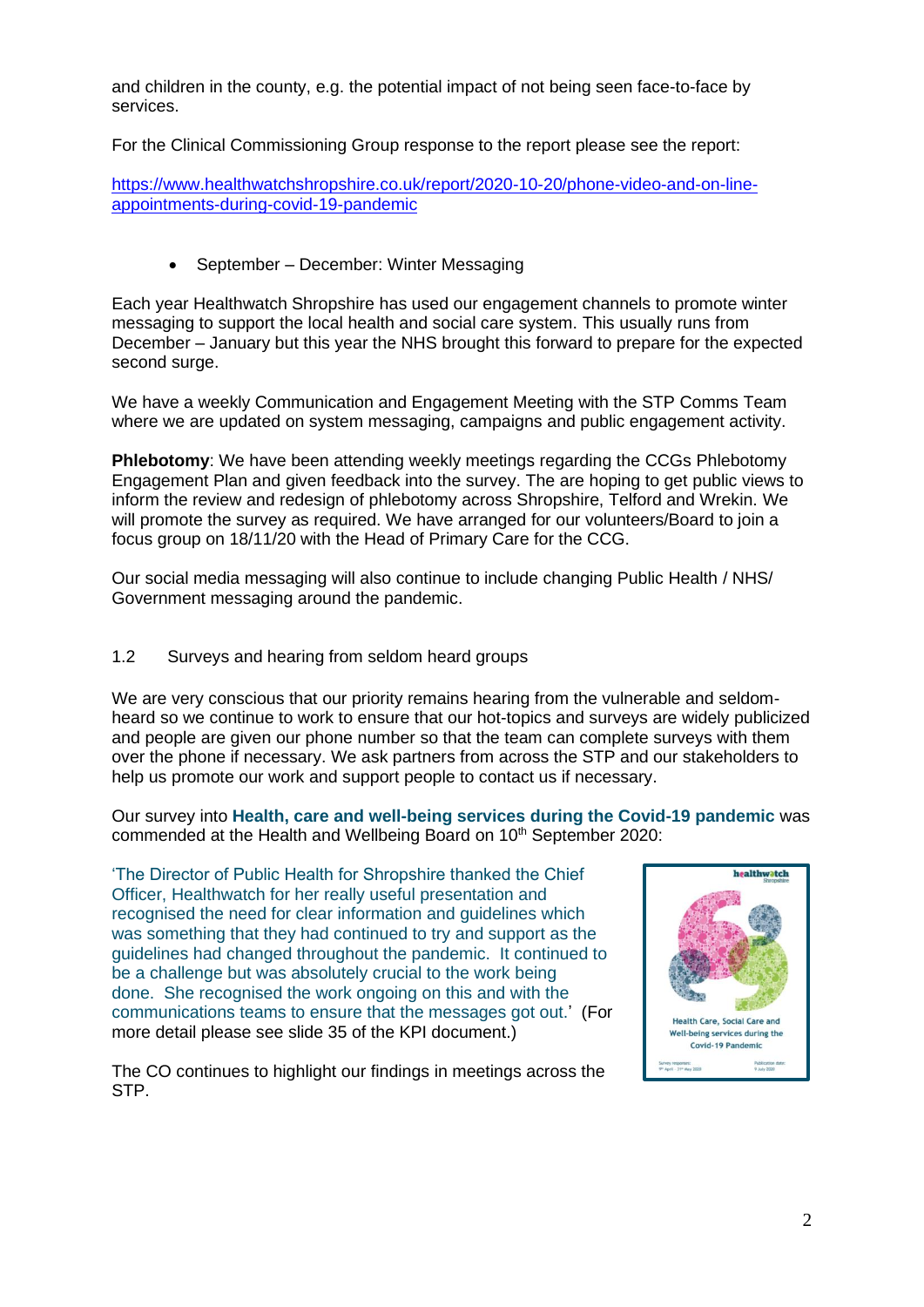• Current surveys

#### **Out of hours palliative care survey**

This is a follow-up to the Experiences of End of Life and Palliative Care Services Report we published in January 2020.

Report: [https://www.healthwatchshropshire.co.uk/report/2020-01-14/experiences-end-life](https://www.healthwatchshropshire.co.uk/report/2020-01-14/experiences-end-life-and-palliative-care-services-shropshire)[and-palliative-care-services-shropshire](https://www.healthwatchshropshire.co.uk/report/2020-01-14/experiences-end-life-and-palliative-care-services-shropshire)

At the beginning of the pandemic everyone was being advised to use 111 as a route to accessing services. The CCG commissioned ShropDoc to provide a Palliative Care Helpline so people had a direct-line to palliative care services and easier access to medication. Simon Chapple from ShropDoc approached us due to the previous report and asked us to run a survey.

We are asking people to tell us their experiences of using 'out of hours' palliative care since the beginning of March 2020. This survey includes Shropshire and Telford & Wrekin patients, HWT&W agreed to us hosting it and we will give them access to all Telford & Wrekin responses.

Survey link:<https://www.healthwatchshropshire.co.uk/out-hours-palliative-care-survey>

# **UPDATE:**

As predicted, we have had a low number of responses to this survey to-date so decided to extend the closing date from the end of October to the end of November.

#### **Hospital Discharge during Covid-19**

Healthwatch England, working with NHSE/I, launched a national survey to gather people's experience of discharge during the pandemic. It was due to finish late August. Rather than promote this survey we decided to run our own survey, which would allow us to work with our providers to develop the questions to make sure they would result in the most relevant and useful feedback and agree a timescale that would suit the local system. Not only has this given us the opportunity to work with colleagues across the system and raise our profile, but it has also enabled us to garner their support in promoting the survey explaining that we will need their staff to help people to fill-in the survey as many are likely to be unable to do it on their own. We hope that people who are discharged without on-going support will complete it themselves or phone either HW and a member of staff will complete it with them over the phone.

The survey has been designed so it can be completed by the patient, a family member or informal carer, and staff supporting the patient (e.g. Care Home Managers)

Again, this covers the Shropshire, Telford & Wrekin STP so we have worked with HWT&W to develop the survey. It is being hosted on the HWS website but all Telford & Wrekin responses will be sent to HWT&W so they can produce their own report. We have agreed to co-ordinate our reporting so both reports are similar and data can be easily compared.

Survey link: [https://www.healthwatchshropshire.co.uk/tell-us-about-your-experience-leaving](https://www.healthwatchshropshire.co.uk/tell-us-about-your-experience-leaving-hospital-during-covid-19)[hospital-during-covid-19](https://www.healthwatchshropshire.co.uk/tell-us-about-your-experience-leaving-hospital-during-covid-19)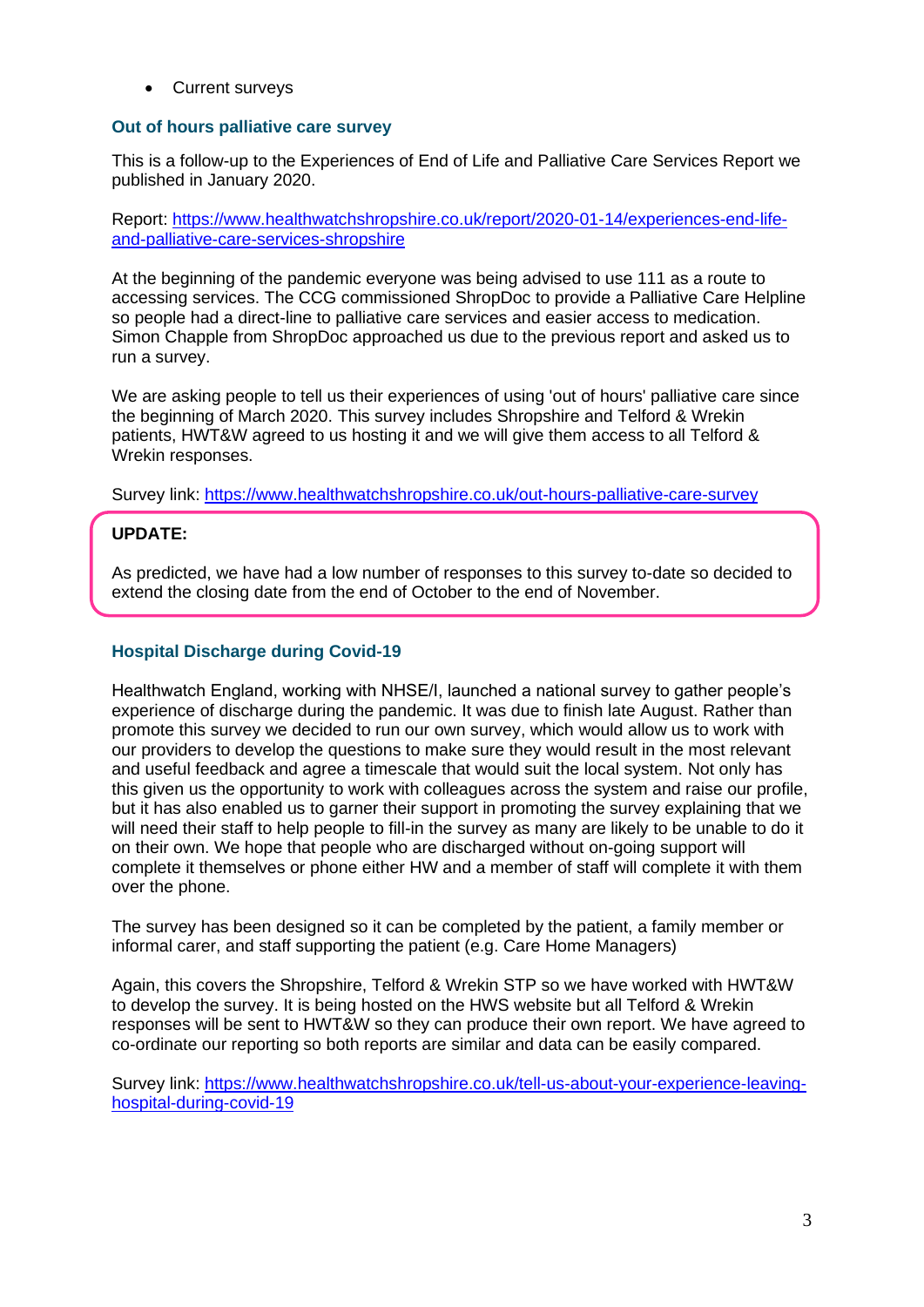**UPDATE:** As predicted we have had a low number of responses to-date so decided to extend the closing date from the end of October to the end of November.

The Interim Director Adult Social care and Housing at Shropshire Council has asked for a meeting to discuss interim findings on 19/11/20 with the CO.

• Future surveys

Following discussions at the ICS Shadow Board, SCCG Governing Body meeting and other STP meetings the CO offered to run a system wide Staff Survey. This would enable us to follow-up responses to our 'Health, care and well-being' survey and delve further into the experiences of people working during covid-19, in particular front-line workers. The aim would be to give all staff a voice and safe place to be honest about the challenges they have faced and tell the system what on-going support they need.

**UPDATE:** The CO spoke to the STP Senior Responsible Officer for Workforce on 05/11/20 and it was agreed to pause this survey while the NHS Staff Survey is being promoted and due to the fact a number of providers have recently done their own staff surveys (e.g. Shropshire Council and MPFT). The NHS staff survey includes 122 questions, so the Workforce lead suggested the Healthwatch Survey includes 5-6 questions to ensure it is not an onerous task, with some optional questions to add detail.

CO to speak to HWT&W re the questions with a view to launching before Christmas and completing the report by the end of March 2021.

## **2 Communications and engagement**

#### 2.1 Engagement activities

Since the last report the guidance from HWE has remained the same regarding face-to-face engagement. We are currently in the second lockdown and it is not clear when this will be lifted or if another one will be necessary.

The impact of this has been limited as our Community Engagement and Communications Officer (CECO) has been off sick. However, she is due to return from 7<sup>th</sup> December and will then continue to:

- Build links with groups and individuals through social media and by phone and use this to increase our social media reach/following
- Attend meetings with groups where these have moved online via MS Teams or Zoom
- Facilitate on-line focus group over MS Teams with the volunteers (and members of the public where possible), e.g. Integrated Care Record focus group and Phlebotomy focus group. Both of these focus groups have been arranged and facilitated by the Enter & View Officer in the CECO's absence
- Speak to the agencies currently involved in engaging with schools and colleges to hear from students about their experience of Covid-19 and its impact on their health, wellbeing and education to find out if there is a role for us and what contribution we can make.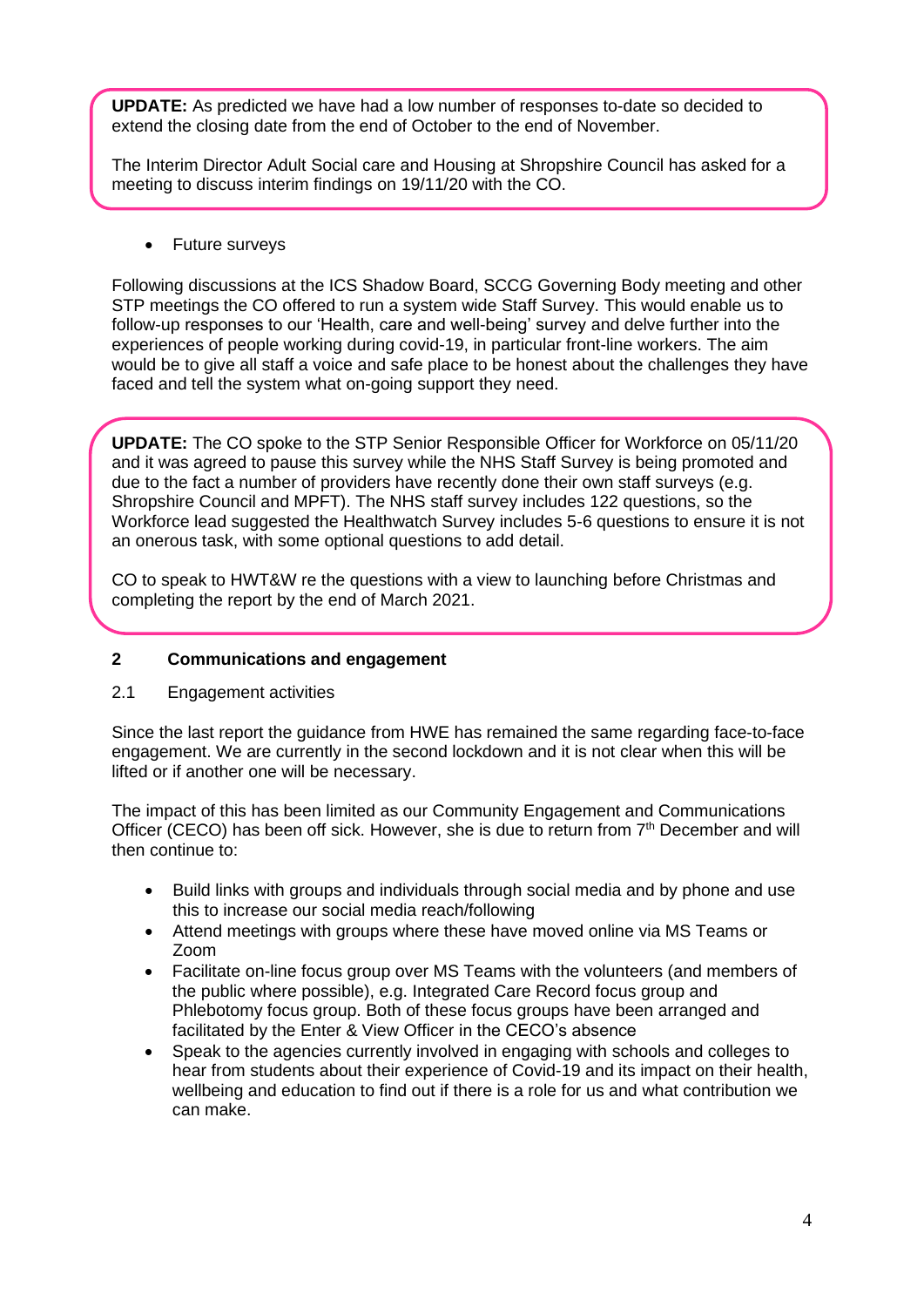# 2.2 Engagement & Marketing Committee

The proposal to add engagement to the remit of the Marketing Committee was approved at the last Board meeting. The first meeting has not taken place due to the CECO's absence. However, the committee has been asked to approve a Hot Topic which has now been launched to hear people's experiences of visiting (and not visiting) wards and care homes during the pandemic. We are using this to capture what initiatives have worked, good practice (e.g. the use of iPads to facilitate communication) and give the public the chance to share their ideas about what could help.

If any Board members or volunteers are also interested in joining this committee, please speak to the CO.

#### 2.3 Social prescribing report

Following the publication of our engagement report 'Social Prescribing: Exploring Barriers' in March 2019, Shropshire Council's Healthy Lives asked us to complete a second piece of work to understand what Social Prescribing should look like for 16-25 year olds, including their views on volunteering (their motivations for volunteering and what the barriers to engagement might be for this age group).

The report was published in July.

Report: [https://www.healthwatchshropshire.co.uk/report/2020-07-](https://www.healthwatchshropshire.co.uk/report/2020-07-16/social-prescribing-16-25-year-olds) [16/social-prescribing-16-25-year-olds](https://www.healthwatchshropshire.co.uk/report/2020-07-16/social-prescribing-16-25-year-olds)



**UPDATE:** We have received a very positive response to this report form the partners that make up Healthy Lives and as a result we are involved in the meetings about developing social prescribing for this age group and able to feed ideas into public facing messaging to promote the service.

#### 2.4 Partnership working

At the beginning of lock down all system meetings were immediately cancelled or put on hold. The slowest to restart were NHS meetings and STP meetings. (We continued to attend the ICS Shadow Board, Community Response Meetings led by Shropshire Council/Public Health, and CQC Information Sharing meetings.)

From the end of August/beginning of September the STP Cluster meetings began to restart as Programme Boards and the CO has now attended these. Some of the work stream meetings have also restarted, e.g. Shropshire Care Closer to Home. The CO continue to speak to the STP to make sure we are invited to meetings.

**UPDATE:** As the number of external meetings increases and timing/frequency becomes clear the CO will contact the Board to ask for deputies.

## 2.5 MLU Review and Consultation

Prior to the pandemic, we gave feedback on consultation documents and offered our support at events to give the public an opportunity to share their thoughts with an independent organisation and support them to approach the professionals present and ask questions.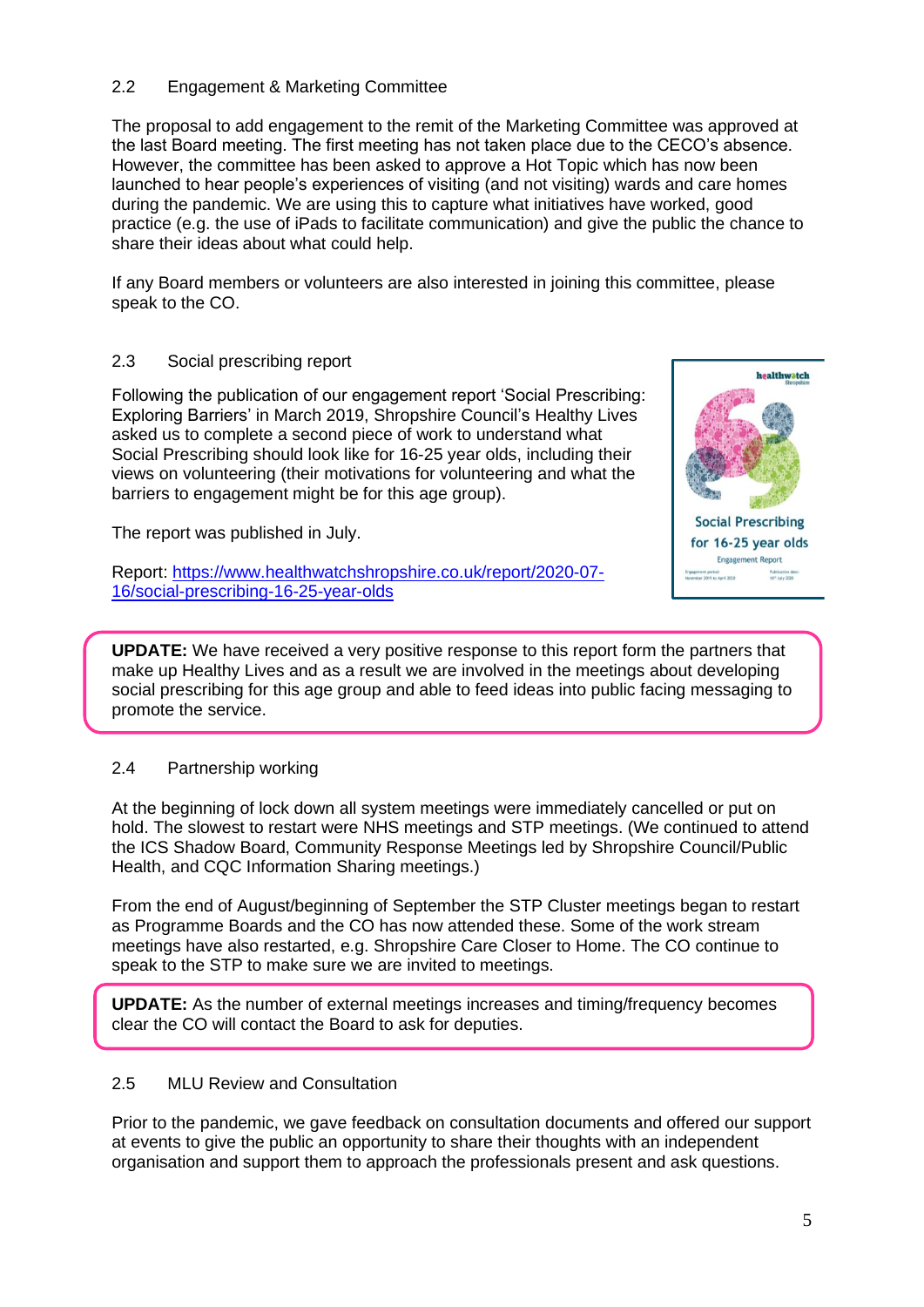**UPDATE:** The consultation remains on hold and we are awaiting notification of when the consultation will start. Due to this a number of meetings have been cancelled as there has been nothing to report. If any Board member is interested in joining meetings with the Local Maternity System for HWS please let the CO know.

## **3 Enter & View**

## 3.1 Current status

As for public engagement, Enter & View visits remain on hold for the foreseeable future.

## 3.2 Reports

Before Covid-19 the Enter & View Officer started a project to gather feedback on Domiciliary Care Services. We had planned to follow-up the user survey with a staff survey but this was put on hold due to the pandemic and is likely to be included in our next Dom Care project.

**UPDATE:** The press release for this report was delayed due to the need to prioritise the promotion of hot topics and public surveys. The press release went out 16/11/20 and was used as an opportunity to promote the current Discharge survey.



## Report link:

[https://www.healthwatchshropshire.co.uk/sites/healthwatchshropshire.co.uk/files/HWS%20H](https://www.healthwatchshropshire.co.uk/sites/healthwatchshropshire.co.uk/files/HWS%20Home%20Care%20in%20Shropshire%20Report%20FINAL.pdf) [ome%20Care%20in%20Shropshire%20Report%20FINAL.pdf](https://www.healthwatchshropshire.co.uk/sites/healthwatchshropshire.co.uk/files/HWS%20Home%20Care%20in%20Shropshire%20Report%20FINAL.pdf)

# **4. Information Requests**

# 4.1 Maternity Services at SaTH

On  $10<sup>th</sup>$  January 2020 the CO attended a meeting at SaTH chaired by the CCG to discuss engagement about maternity as a result of the CQC report and Ockenden Review. Part of the discussion was about how SaTH would involve families in open conversations about maternity services, hear their concerns and experiences and involve them in service development and improvement. The CCG representative then left the CCG and nothing had happened when Covid-19 struck. Following the leak of the draft Ockenden Report and announcement of criminal investigations by the Police, HWS became increasingly concerned about the level of support being offered to people whose cases were being considered by the review and those people using maternity services now who might be concerned about the safety of the service. The CO had been asking questions but senior staff at the Trust had moved on and no one was responding. The CO contacted HWE for advice early in the year but had no response. After chasing HWE, HWS and HWT&W spoke to Jacob Lant at HWE and our Regional Lead and it was agreed that both HW would send a joint letter using our statutory powers to formally ask questions. The draft letter was shared with Dave Evans Accountable Officer for the CCGs for information.

The Trust response was received three days after the deadline (the CO chased it up). The response was shared with the CCG to get their perspective on it and the CO is planning to speak to the HWT&W and the CCG Accountable Officer on  $8<sup>th</sup>$  September to discuss the content and consider next steps.